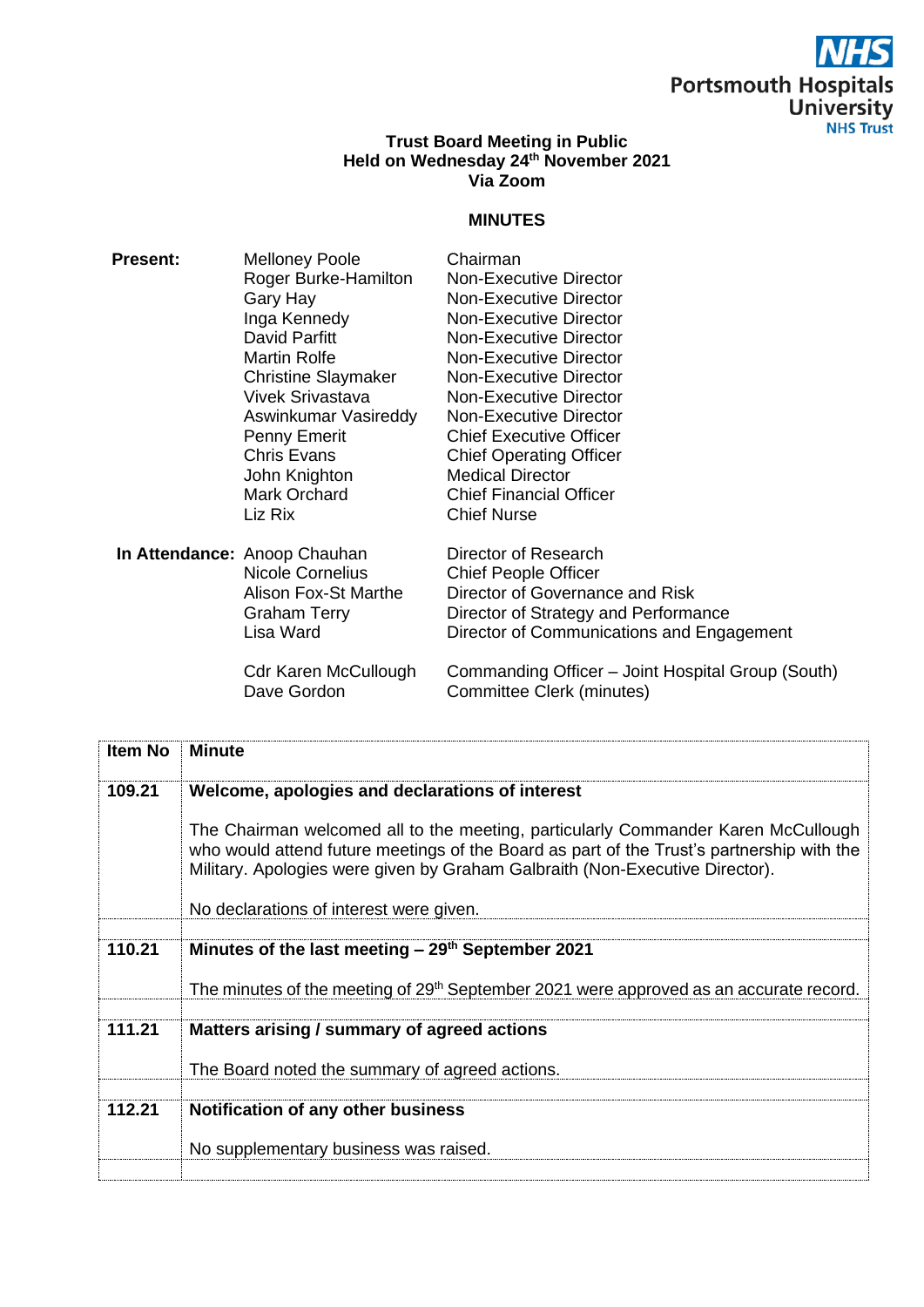| 113.21 | <b>Military partnership</b>                                                                                                                                                                                                                                                                                                                                                                                                                                                                                                                                                                                                                                                                                                                                                                                                      |
|--------|----------------------------------------------------------------------------------------------------------------------------------------------------------------------------------------------------------------------------------------------------------------------------------------------------------------------------------------------------------------------------------------------------------------------------------------------------------------------------------------------------------------------------------------------------------------------------------------------------------------------------------------------------------------------------------------------------------------------------------------------------------------------------------------------------------------------------------|
|        | Commander Karen McCullough presented the item on behalf of Joint Hospital Group<br>(South). This was one of five such groups across the United Kingdom, with the majority of<br>those involved based at Portsmouth Hospitals University NHS Trust. The partnership was<br>of significance to both parties and had also been adapted to the requirements of the<br>pandemic. Many of these innovations were likely to remain in place after normality had<br>returned to the NHS. Joint Hospital Group South worked particularly closely with the Chief<br>Executive Officer, Chief Nurse and Chief People Officer in developing its relationship with<br>the Trust.                                                                                                                                                              |
|        | The Group's stated objective was the provision of capable secondary healthcare<br>personnel for operational deployments and exercises. The Trust was vital in this as the<br>provider of training for clinicians; meanwhile, the Military worked to prepare them for their<br>operational role on assignments. The benefits of this relationship had been evident in the<br>significant progress made in military medicine during campaigns in places such as<br>Afghanistan.                                                                                                                                                                                                                                                                                                                                                    |
|        | The Trust had demonstrated its support for the Military in many ways, with the provision<br>of COVID testing for the crew of the Queen Elizabeth at short notice one prominent<br>example. This had been vital in allowing the aircraft carrier's deployment and avoiding<br>unnecessary delay in the wider ships programme. Joint Hospital Group (South) staff had<br>worked alongside Trust staff in the vaccine hub. Following training, nearly 3,000<br>vaccinations for the Navy were delivered in a short time; without support this would not<br>have been delivered.                                                                                                                                                                                                                                                     |
|        | The Group was undergoing a period of change to reflect the dangers presented by the<br>emergence of new threats to national security. The collaboration between the Trust and<br>the Military during the pandemic, and the adaptability of all involved in resolving the<br>challenges encountered, had demonstrated the potential for this to be supported. As a<br>personal example, the Joint Hospital Group (South) undertaken a wide range of<br>developmental courses and training on operational planning and leadership. This had<br>been supported by increased experience in senior roles for the Navy and in field activities.<br>This had prepared her for roles in managing field hospitals or maritime facilities, which<br>involved liaison and co-operation with very senior international health professionals. |
|        | The Transformation Programme had necessitated a change of approach; it was imperative<br>that this would be shaped to the benefit of the Trust and the Military. As a result,<br>stakeholders had been engaged to ensure they supported proposals for new activity. An<br>emphasis on practical learning for clinicians as to the environment they may face on<br>military deployment was stressed. The alignment of military and Trust staff was being<br>developed, with Joint Hospital Group (South) representatives embedded within the<br>workforce planning, emergency resilience and business continuity teams. This was with<br>the long-term objective of greater integration between the Trust and the Military, with Joint<br>Hospital Group (South) often quoted nationally as an example of best practice.          |
|        | Inga Kennedy had led the Royal Navy Medical Service until April 2021; this had required<br>the management of the response to the pandemic for 32,000 personnel. Prior to this she<br>had led the Plymouth contingent through a period of change similar to that outlined in<br>Commander Karen McCullough's presentation. During this experience, she had observed<br>the importance of clinical training from the NHS and preparation for deployment from the<br>Military in ensuring that those delivering care in the field were prepared for their roles. This<br>required attentive advanced planning from both parties as time for such personal<br>development was not available once staff were deployed. The participation of Commander                                                                                 |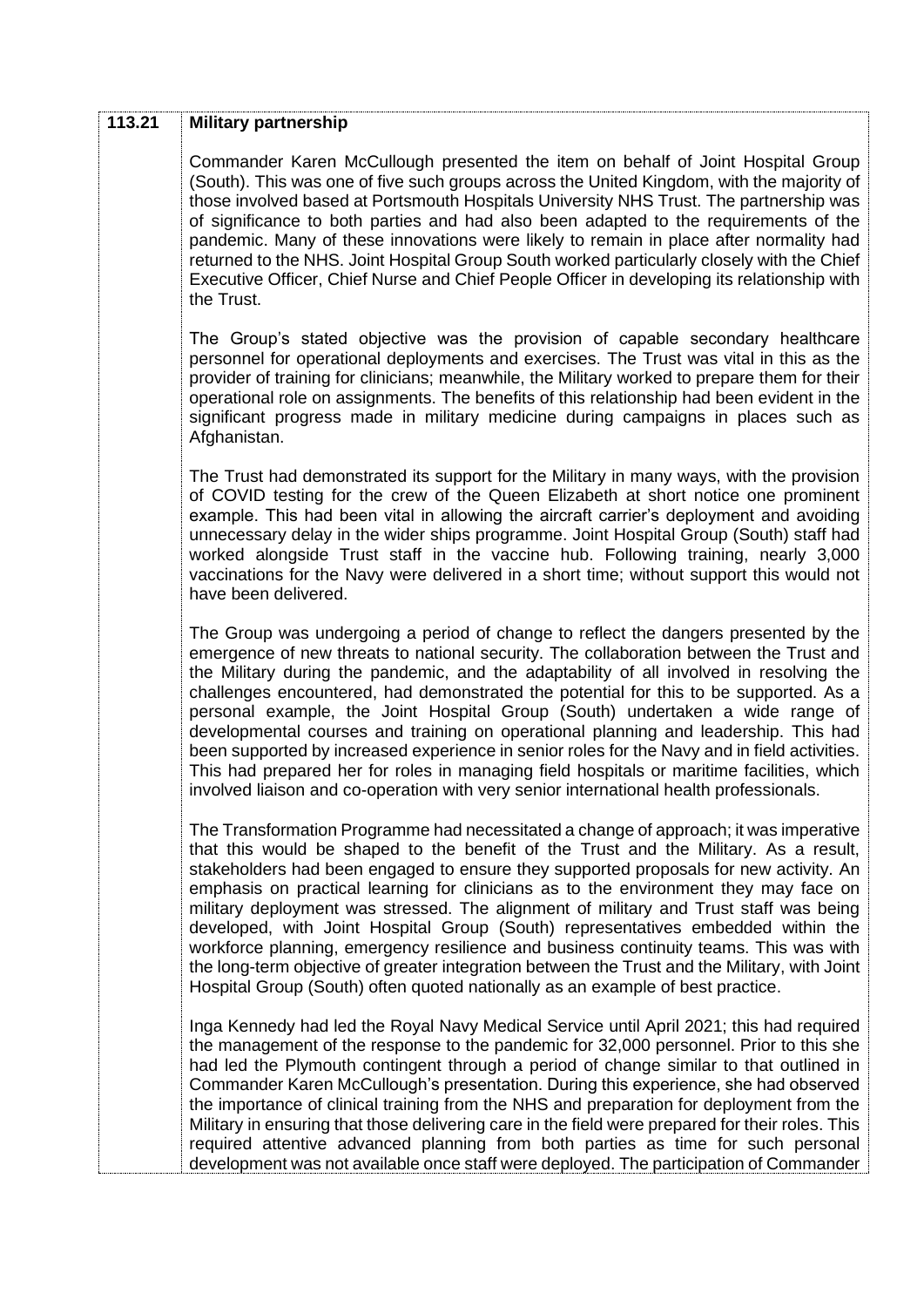|        | Karen McCullough in future Board meetings was welcomed as part of this closer co-<br>operation.                                                                                                                                                                                                                                                                                                                                                                                                                                                                                                                                                                                                                                                          |
|--------|----------------------------------------------------------------------------------------------------------------------------------------------------------------------------------------------------------------------------------------------------------------------------------------------------------------------------------------------------------------------------------------------------------------------------------------------------------------------------------------------------------------------------------------------------------------------------------------------------------------------------------------------------------------------------------------------------------------------------------------------------------|
|        | The Chief Nurse highlighted the importance of practical application of skills learnt during<br>this integration process. The pandemic had demonstrated the potential advantages arising<br>from this, with the Trust valuing the closer links which had been forged prior to and during<br>this time. The impact of leadership roles had emerged as vital in this, with the Trust's<br>Infection Prevention and Control Team having included military personnel in its number.<br>The Trust was committed to developing this relationship over coming months.                                                                                                                                                                                            |
|        | The Chief Executive Officer placed the partnership in the context of delivering benefits for<br>patients. Given this, the development of skills to provide healthcare in a wide range of<br>settings was imperative in ensuring this. Leadership role modelling and the development<br>of Trust staff were further considerations in the evolution of the partnership. The Director<br>of Research added that workforce resilience may be an area of further study after the<br>pandemic as the learning taken from COVID-19 became apparent. Further ties between<br>the Trust and Military on research and innovation were currently under active discussion.                                                                                          |
|        | The Board noted the presentation.                                                                                                                                                                                                                                                                                                                                                                                                                                                                                                                                                                                                                                                                                                                        |
| 114.21 | <b>Chairman's opening remarks</b>                                                                                                                                                                                                                                                                                                                                                                                                                                                                                                                                                                                                                                                                                                                        |
|        | The Chairman indicated that the meeting would have a strong focus on ensuring patient<br>safety was maintained during the operational pressures which would be encountered over<br>the winter. The Quality and Performance Committee had emphasised this area in recent<br>meetings, with its work on this commended. Staff wellbeing and resilience would be<br>imperative in delivering this.                                                                                                                                                                                                                                                                                                                                                          |
| 115.21 | <b>Chief Executive's Report</b>                                                                                                                                                                                                                                                                                                                                                                                                                                                                                                                                                                                                                                                                                                                          |
|        |                                                                                                                                                                                                                                                                                                                                                                                                                                                                                                                                                                                                                                                                                                                                                          |
|        | The Chief Executive Officer commented on the following matters:                                                                                                                                                                                                                                                                                                                                                                                                                                                                                                                                                                                                                                                                                          |
|        | Winter pressures: the atypical levels of activity experienced during summer 2021 had seen<br>operational pressures at unusually high levels for the time of year. This had continued<br>since, with urgent care and the recovery of elective services having seen particularly<br>heightened demand. Infection risks were being identified and managed appropriately, with<br>cases of respiratory syncytial virus (RSV) and flu presenting at the Trust in addition to<br>COVID-19.                                                                                                                                                                                                                                                                     |
|        | As a result, planning for the second half of $2021 - 22$ had prioritised the reduction of bed<br>occupancy. This was the case not just at the Trust in isolation but across the whole<br>Portsmouth and South East Hampshire system. To achieve this, increased capacity within<br>the healthcare system was vital with methods of working being reviewed given the<br>connection between high occupancy and risk in the provision of care. In the context of the<br>Trust, performance on ambulance handovers was of paramount importance. This planning<br>would be considered under minute 117.21, with waiting lists, prioritisation of cancer<br>treatment and the delivery of a breakeven year-end financial position central elements of<br>this. |
|        | The scale of change associated with this required careful management. Several work<br>programmes supporting healthcare provision were being initiated before the end of 2021,<br>tasked with delivering sustainable change for the organisation. Their interconnectivity was<br>complex but central to the achievement of the overall objectives. As part of this, an ongoing<br>programme of staff engagement had been initiated to provide oversight and establish the                                                                                                                                                                                                                                                                                 |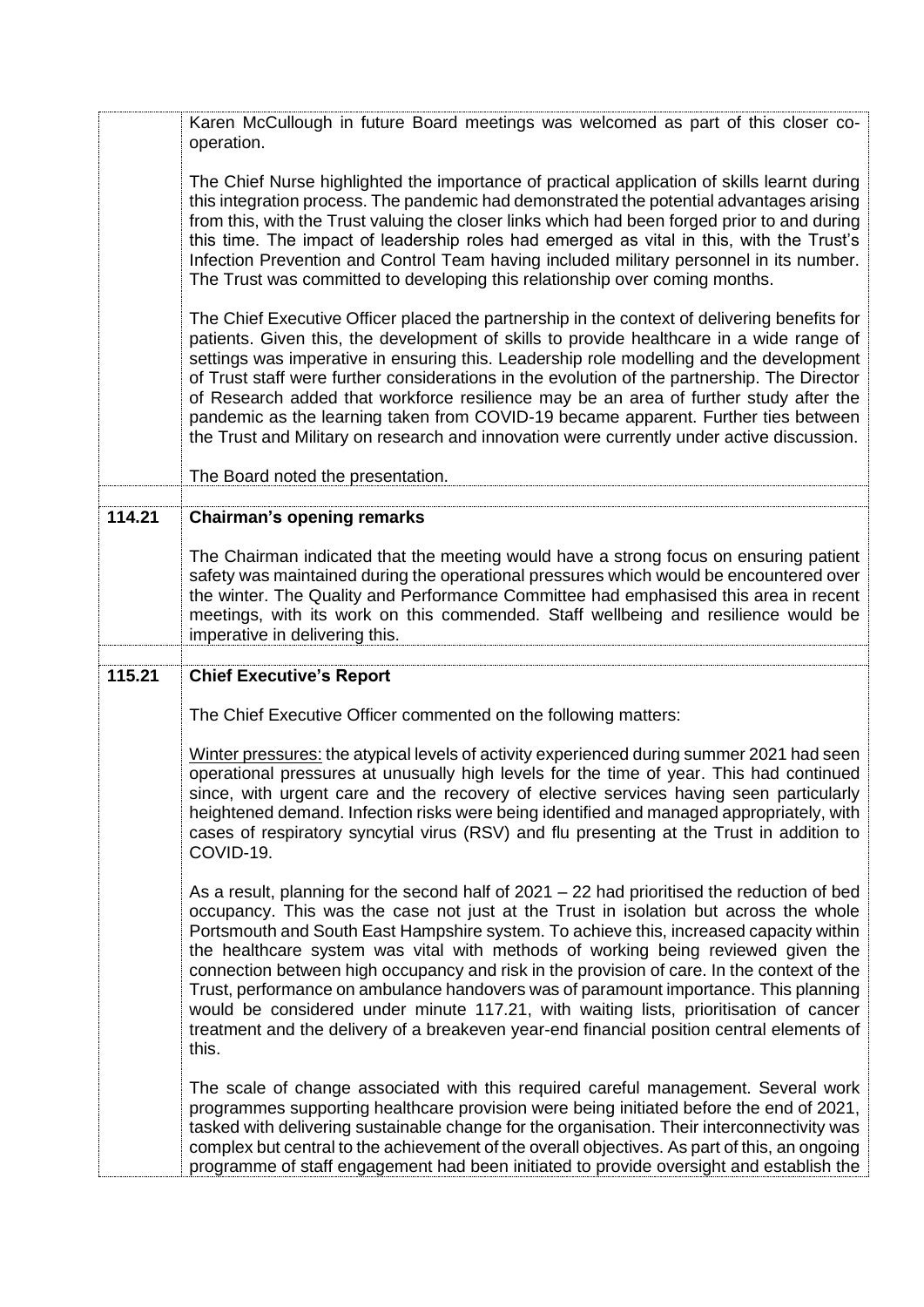views of employees on developments in their workplace. Clinical models were also being reviewed in this context, with any associated ward moves planned and risk assessed in advance of their implementation.

Staff wellbeing and resilience: The Chief People Officer was co-ordinating workforce planning to deliver the staffing for additional capacity and revised delivery plans. The funded establishment would be reviewed as part of this to ensure that the Trust's employee base was the correct size for its revised level of service delivery. In terms of staff recognition, monthly employee and volunteer awards were being presented whilst the Pride of Portsmouth event on 30<sup>th</sup> November 2021 would highlight outstanding work at the Trust during the past year.

The Board accepted the Chief Executive Officer's report.

## **116.21 Operating context**

The Chief Operating Officer summarised the position at the Trust as of the time of the meeting. 78 COVID positive patients were presently on site, with seven of these requiring intensive care. As with national prevalence rates, the numbers of people recording cases of coronavirus in the Portsmouth area had been fluctuating over recent weeks and currently exceeded the national average. The proportion of Portsmouth residents testing positive had fallen below 400 per 100,000 population in early November 2021 but now stood at 485 / 100,000.

Attendances at the Emergency Department had remained at an elevated level for some time, with an average of approximately 310 arrivals per day for the week ending  $14<sup>th</sup>$ November 2021. This had a direct impact on occupancy, with the average level standing at 100.4% during this period. This demand was particularly high for Medicine and Urgent Care, with the funded bed base exceeded as 114.6% occupancy was recorded. Whilst there had been some mitigation put in place through the provision of 20 additional escalation beds for the Emergency Department during periods of peak demand, patient flow was affected by the lack of spare capacity. Elective recovery had continued to progress well, with accelerator plans to support delivery. However, some activity reprofiling had been required in recent weeks given the operational pressures being experienced.

Roger Burke-Hamilton inquired as to the modelling being undertaken for the system as a whole and whether this involved any changes to the Trust's risk profile. The Chief Operating Officer replied that initial projections had placed the peak of COVID-19 occupancy for this phase of the pandemic in early November 2021. This pattern had proved broadly accurate thus far, with approximately 100 COVID positive patients on site earlier in the month. However, the decline in numbers was slower than predicted since then whilst the impact of recent increased prevalence would be monitored closely. The Medical Director referred to the other viruses in circulation at present (e.g. RSV) and the uncertainties associated with viral transmission amongst local residents (e.g. emergence of variants, impact of previous lockdowns on immunity).

The Board noted the report.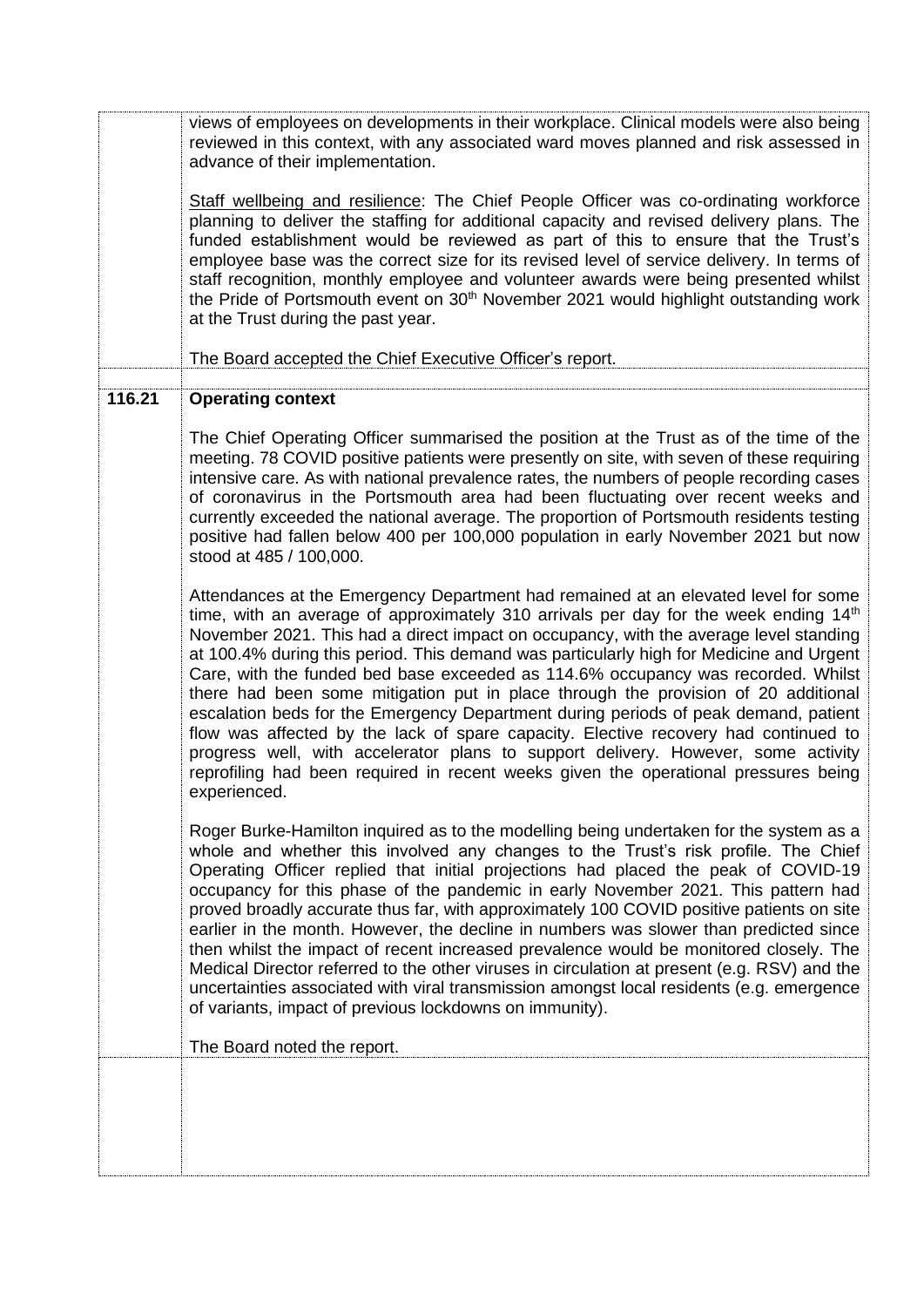| 117.21 | Winter Operational Plan 2021 - 22                                                                                                                                                                                                                                                                                                                                                                                                                                                                                                                                                                                                                                                                                                                                            |
|--------|------------------------------------------------------------------------------------------------------------------------------------------------------------------------------------------------------------------------------------------------------------------------------------------------------------------------------------------------------------------------------------------------------------------------------------------------------------------------------------------------------------------------------------------------------------------------------------------------------------------------------------------------------------------------------------------------------------------------------------------------------------------------------|
|        | The Director of Strategy and Performance had been involved in the submission of the plan<br>for the second half of 2021 – 22. This had been completed at system level, with proposals<br>the subject of briefings to Board members and regular reporting to the Finance and<br>Infrastructure Committee. The Trust Leadership Team had provided executive-level<br>oversight of the process. The final draft had been informed by the national guidance issued<br>on 30 <sup>th</sup> September 2021 and the experience of the first six months of the financial year. In<br>particular, the level of expected demand for emergency services had been revised<br>upwards given the number of arrivals throughout the late summer 2021.                                       |
|        | Central aspects of the plan were that no patient would be waiting for treatment over 104<br>weeks and the number of those listed for over 52 weeks would be reduced. Performance<br>on diagnostics remained positive, with cancer standards being met at a high rate in<br>comparison with similar trusts. The process of clinical prioritisation remained in place to<br>ensure that those waiting the longest periods were not put at unnecessary risk. In terms<br>of outpatients, advice and guidance services continued to perform well whilst remote<br>appointments were available where appropriate.                                                                                                                                                                 |
|        | Capacity was set to increase, with the recent opening of the Emergency Care Centre to<br>be supplemented by modular wards in December 2021 and the subsequent establishment<br>of the Medical Village clinical model. The workforce plan had been compiled to support<br>this, with all aspects above triangulated to provide a breakeven forecast year-end financial<br>position. The Integrated Care System would be approached for additional support funding<br>where this was available, with the shared interests of partner organisations across the<br>footprint to be emphasised in this regard.                                                                                                                                                                    |
|        | The key risks which had been identified were levels of demand for emergency care, any<br>rise in COVID hospitalisation and workforce capacity. Surge and escalation plans were in<br>place to mitigate the first two of these concerns.                                                                                                                                                                                                                                                                                                                                                                                                                                                                                                                                      |
|        | The Chief Operating Officer acknowledged the importance of the matters discussed<br>above, with the challenges faced by social and primary care a further consideration in<br>planning. These had an impact on the demand for emergency services at the Trust, with<br>the redirection of patients to appropriate care settings requiring capacity in these areas.<br>In order to deliver the operational plan, improved performance on ambulance handovers<br>and reduced bed occupancy levels had been nominated as central objectives. Continued<br>performance without any response was estimated to lead to a shortfall of 156 beds. This<br>would also require an Emergency Department with 80 care spaces rather than the current<br>provision of 53 to avoid delays. |
|        | As a result, a system-level response had been collated. The increased use of urgent<br>treatment centres was a central aspect of this, with teams at the front door to support<br>redirection of patients where appropriate. NHS 111 First and clinical assessment services<br>had also indicated their support for the aim of ensuring appropriate referrals to the<br>Emergency Department at Queen Alexandra Hospital. Additional beds in community<br>provision were to be used where possible.                                                                                                                                                                                                                                                                          |
|        | At the Trust itself, the four main areas of activity were the Emergency Care Centre, the<br>capacity offered by the modular ward block, the implementation of the Medical Village and<br>the expansion of acute oncology. The first of these had been in operation since 1 <sup>st</sup><br>November 2021, offering nine additional treatment rooms and ten waiting chairs outside<br>of the existing Emergency Department. This was intended to receive 34 patients per day<br>in its initial stages, with this number increasing over the next few months to 60 by January<br>2022.                                                                                                                                                                                        |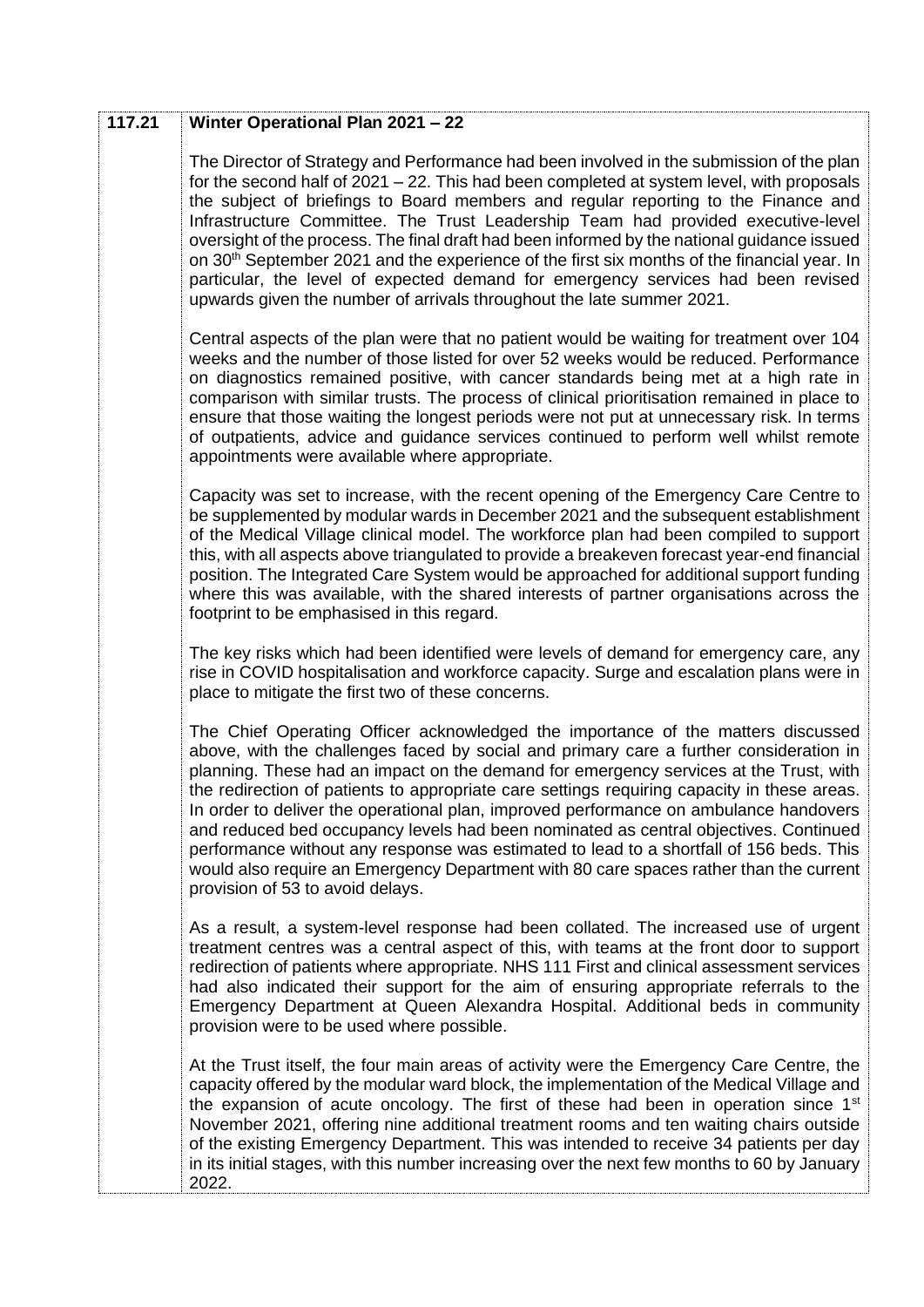In addition, this allowed for the commencement of a 'Fit to Sit' programme in Majors given the fact that not all such patients required stretchers. This had a consequent impact which increased capacity in this area. Overall, this should support the reduction of waiting times for those requiring emergency treatment and the overall length of stay. The facility was already having a positive impact on ambulance handover times and waiting times in Majors. The original target of 34 patients per day was being exceeded on several occasions.

The modular ward was due to become operational on  $6<sup>th</sup>$  December 2021, providing an additional 53 overnight inpatient beds and 18 spaces for Same Day Emergency Care. This was enabled through the increased flexibility it offered to the Queen Alexandra site. The provision of these spaces would address the issue of occupancy directly and support the Medical Village model. The logistical arrangements associated with this had been mapped out to support the co-location of services required, with the Estates Team engaged on the project.

The Medical Village model was planned for initiation on 13<sup>th</sup> December 2021. This would see Same Day Emergency Care, the Acute Medical Unit and short stay patients housed within the same environment to increase the efficiency of delivery to these service users. The improvements in the ambulatory pathway were then intended to reduce the level of unnecessary admissions to the Emergency Department. A frailty model for Same Day Emergency Care was to be implemented to support the impact of this, whilst acute oncology would move to F1 ward to reduce the need to hold patients elsewhere.

Quality, safety, infection control and surge plans for any future peaks in hospitalisation for COVID-19 had been created to support these initiatives. The Chief Nurse had been involved in the socialisation of these plans across the Trust, with the realignment of staff the subject of comprehensive consultation. The Medical Director was assessing the causes for the high levels of demand and occupancy with partners across the healthcare system. The implications of this for specific services was being analysed, with the findings shared with teams and their role in addressing this discussed. The time spent by admitted patients in the Emergency Department had been demonstrated to have an impact on levels of risk by a range of studies.

The Chairman sought guidance as to the greatest risks associated with the Winter Plan. The Chief Operating Officer concurred with those articulated by the Director of Strategy and Performance (levels of demand for emergency care, any rise in COVID hospitalisation and workforce capacity). In addition, the ability of the wider system to maintain current discharge levels and the availability of staff would be crucial. The Chief Nurse was ensuring that pastoral care was available for employees who required support with the changes involved in plans. Patient safety would be monitored closely throughout the process.

Martin Rolfe raised the importance of employees making safety observations as innovative working practices and facilities were introduced at all stages in managing risk. This was particularly important at the start of processes given the propensity for reporting levels to decline as initiatives became integrated into business as usual. The Chief Operating Officer had reported a reduction in waiting times for Emergency Department patients since the Care Centre had opened. A daily cycle for reporting and learning had been established to support the processes involved in risk mitigation, with a detailed review to be held within two months of the facility becoming operational.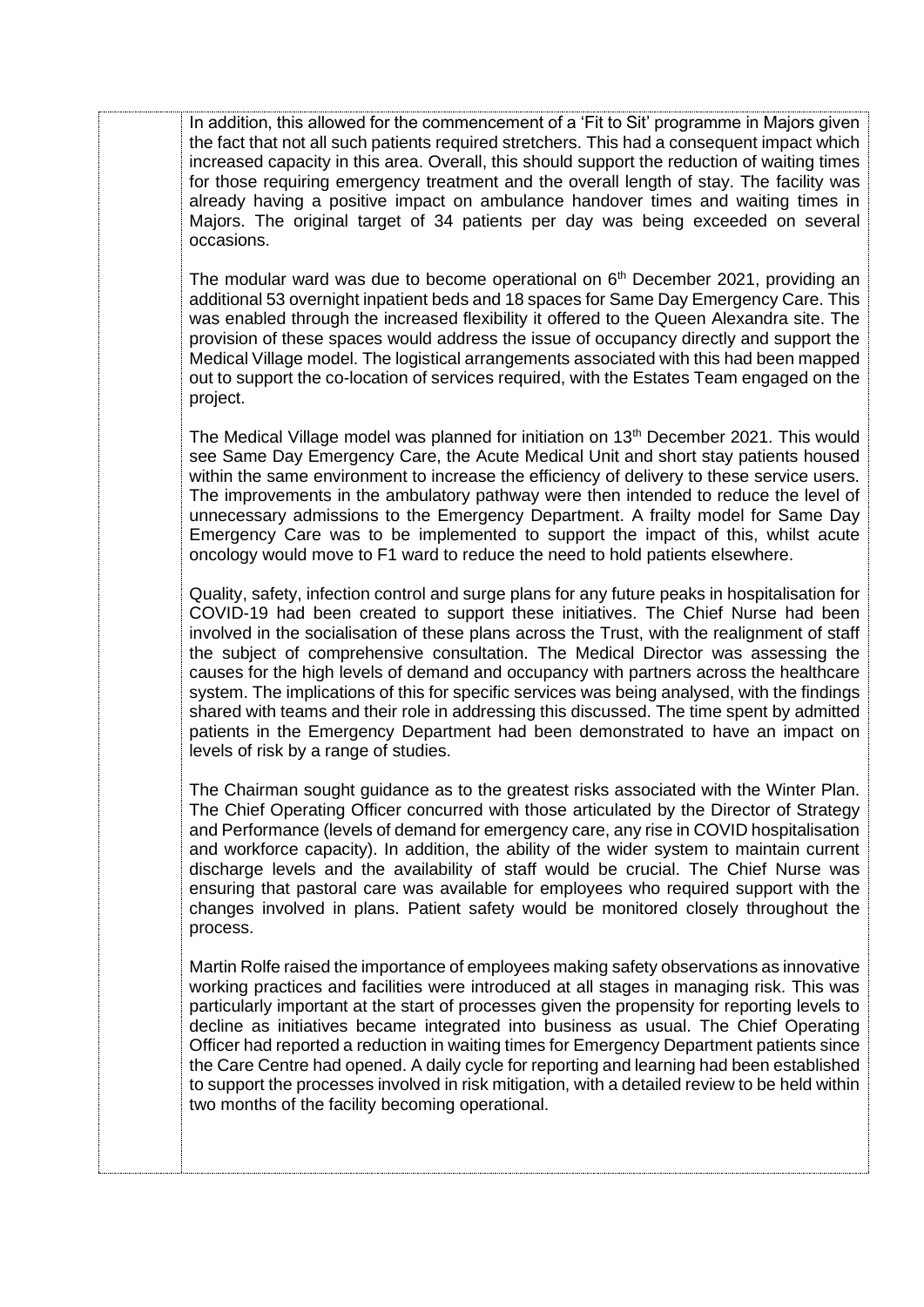|        | Inga Kennedy sought assurance as to the arrangements for military clinicians engaged at<br>the Trust and the protection of their time to support the work required by the Winter Plan.<br>Commander Karen McCullough had held a meeting on 19th November 2021 with Trust<br>leadership to consider the arrangements for staff deployment. Military leadership would<br>be engaged on this matter as required.                                                                                                                                                                                                                                                                                                                                                                                                                                                                                                                             |
|--------|-------------------------------------------------------------------------------------------------------------------------------------------------------------------------------------------------------------------------------------------------------------------------------------------------------------------------------------------------------------------------------------------------------------------------------------------------------------------------------------------------------------------------------------------------------------------------------------------------------------------------------------------------------------------------------------------------------------------------------------------------------------------------------------------------------------------------------------------------------------------------------------------------------------------------------------------|
|        | Christine Slaymaker inquired as to any learning taken from previous studies of discharge<br>processes at the Trust and their incorporation into planning. The potential impact of<br>system communications on appropriate referrals to urgent care was also raised.<br>Regarding lessons learned, the Chief Executive Officer was attending fortnightly Urgent<br>Care Board meetings alongside clinical leaders from the Trust to assess the impact of<br>activity. The Trust was focusing on discharges before midday given their proven<br>consequences for improving the flow of patients through care. On the latter, the Director<br>of Communications and Engagement was meeting with equivalent postholders at system<br>partners. Whilst messages were being developed to clarify the local position, existing<br>national campaigns were also used to ensure consistent themes were emphasised.                                 |
|        | Gary Hay asked for details on staff engagement; the Chief People Officer was co-<br>ordinating this with the Chief Nurse, with all affected to receive clear information on<br>proposals and their impact. The staff involved in the modular wards had been involved in<br>the planning of the utilisation of the new space.                                                                                                                                                                                                                                                                                                                                                                                                                                                                                                                                                                                                              |
|        | Roger Burke-Hamilton sought guidance as to the potential role of research and<br>development in establishing the impact of processes or facilities introduced by the Winter<br>Plan. The Director of Research would be working with his team on the development of<br>data sets to provide sophisticated modelling; the University of Portsmouth would be<br>engaged to support this, with any Digital Health Chair appointment to be central in this<br>work.                                                                                                                                                                                                                                                                                                                                                                                                                                                                            |
|        | David Parfitt noted the amount of work involved in establishing the support for the Winter<br>Plan and sought assurance that this could be managed alongside quotidian duties. The<br>Chief Operating Officer responded that some aspects (e.g. Medical Village) had been the<br>subject of a lengthy planning process. As a result, staff had been thoroughly briefed on<br>the associated measures required for their implementation. However, it was<br>acknowledged that other elements (e.g. Emergency Care Centre) had been delivered at<br>greater pace. The work undertaken by teams to deliver this was recognised and<br>appreciated, with rotas and other logistics adjusted accordingly.                                                                                                                                                                                                                                      |
|        | The Chairman wished to record her thanks for contractors in changing their shift patterns<br>to deliver the facilities required for the Winter Plan on schedule.<br>The Board noted the report.                                                                                                                                                                                                                                                                                                                                                                                                                                                                                                                                                                                                                                                                                                                                           |
| 118.21 | <b>Quality and Performance Committee feedback</b>                                                                                                                                                                                                                                                                                                                                                                                                                                                                                                                                                                                                                                                                                                                                                                                                                                                                                         |
|        | The Committee Chair (Martin Rolfe) outlined the work of the Committee at its last two<br>meetings. This had a strong focus on patient safety, with the context of the Trust's<br>operational pressures a recurrent theme throughout its discussions. The work undertaken<br>to address this (as discussed under minute 117.21) was welcomed, with other initiatives<br>also underway. The learning from the pandemic was being applied to patients admitted<br>with respiratory conditions, whilst a risk stratification tool had been introduced for mental<br>health services. An overall review of processes was being undertaken, with a view to<br>increasing clinicians' availability through either automating processes to avoid duplication<br>or reassigning work to non-clinicians where that was possible. The role of human factors<br>was raised, with particular consideration given to Maternity Services in this regard. |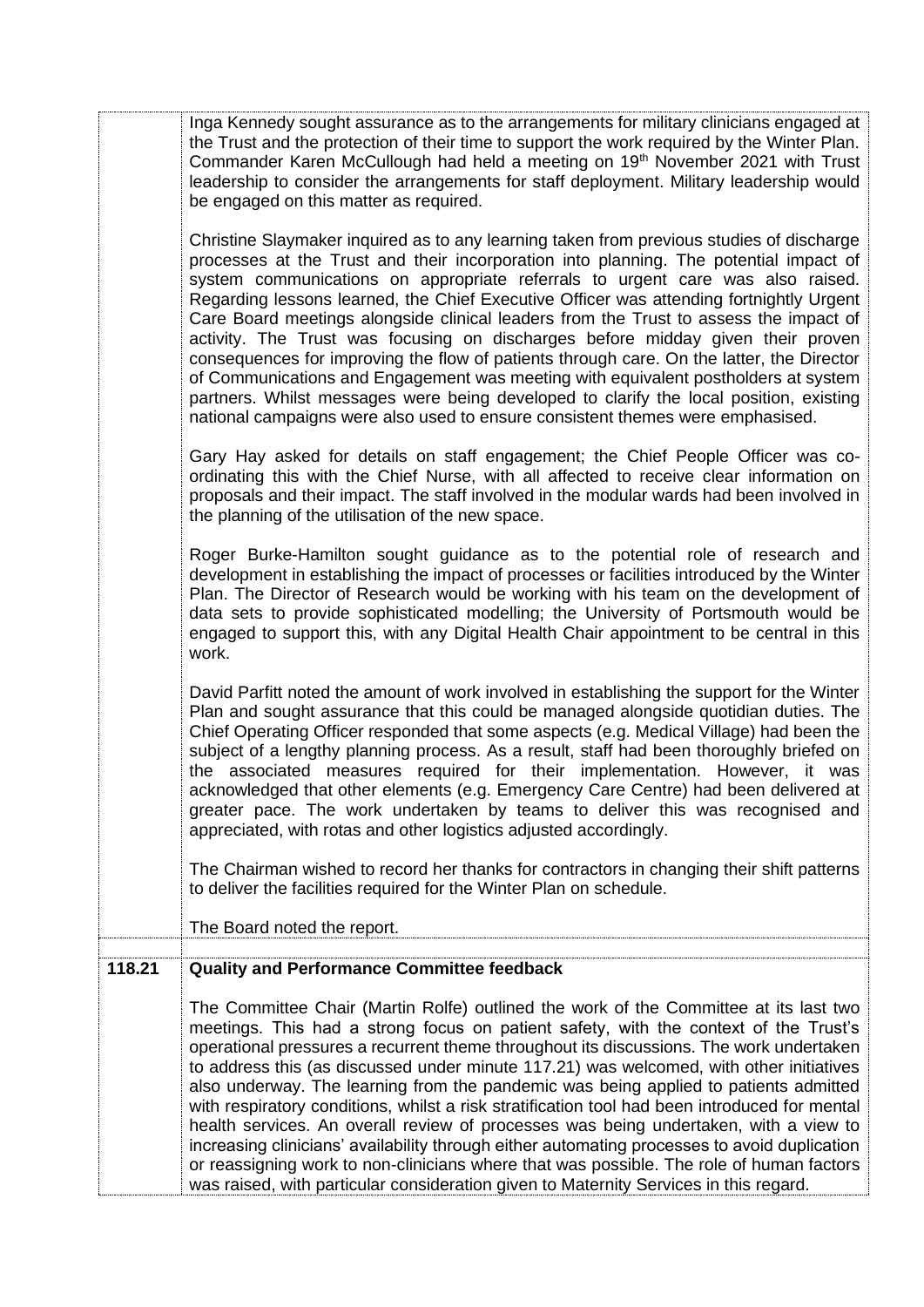|        | The consideration of the Integrated Performance Report for October 2021 had led to a<br>discussion on the reporting culture at the Trust and its maintenance during times of high<br>activity levels. In particular, the need for events resulting in low or no harm to be raised<br>was emphasised given their potential to highlight issues which may result in detriment to<br>patients in subsequent events.<br>The progress made on the mattress audit was welcomed, with its expected impact on<br>pressure ulcers discussed. Visitor compliance with infection prevention and control<br>measures was raised as crucial in the avoidance of in-hospital viral transmission. The<br>appointment of a Learning from Deaths Manager would support work in this area.<br>The Committee escalated the assurance processes for Maternity Services and the IT<br>being installed to support them for the Board's attention. The Committee had approved<br>the Trust's response regarding mortuary arrangements to NHS England and NHS<br>Improvement following their request after the conviction of David Fuller. This had been<br>done under delegated authority from Trust Board. |
|--------|--------------------------------------------------------------------------------------------------------------------------------------------------------------------------------------------------------------------------------------------------------------------------------------------------------------------------------------------------------------------------------------------------------------------------------------------------------------------------------------------------------------------------------------------------------------------------------------------------------------------------------------------------------------------------------------------------------------------------------------------------------------------------------------------------------------------------------------------------------------------------------------------------------------------------------------------------------------------------------------------------------------------------------------------------------------------------------------------------------------------------------------------------------------------------------------|
|        | The Board noted the report.                                                                                                                                                                                                                                                                                                                                                                                                                                                                                                                                                                                                                                                                                                                                                                                                                                                                                                                                                                                                                                                                                                                                                          |
| 119.21 | Safety, quality and operational performance report analysis                                                                                                                                                                                                                                                                                                                                                                                                                                                                                                                                                                                                                                                                                                                                                                                                                                                                                                                                                                                                                                                                                                                          |
|        | The Medical Director commented on the maintenance of the reporting culture at the Trust<br>despite operational pressures. This included events which had not resulted in harm and<br>was assisting through the provision of learning which would otherwise not be recorded.<br>The Hospital Standardised Mortality Ratio remained as expected, reflecting the positive<br>impact of clinical prioritisation processes to mitigate the high levels of activity. The<br>allocation of staff to specific areas given the fact that the workforce would not be expanding<br>over the next few weeks required careful planning and monitoring, as surges in demand<br>were likely. As discussed previously at this meeting, a focus on reducing occupancy would<br>underpin much of the work in the immediate future and offer mitigation for many aspects<br>of the current context.                                                                                                                                                                                                                                                                                                     |
|        | The Chief Nurse referred to the increase in the number of pressure ulcers and falls<br>reported at the Trust. Each division had nominated driver metrics which would be used to<br>measure the improvement in performance levels. Given the fact that their patients were<br>particularly susceptible to these conditions, Medicine and Urgent Care had prioritised the<br>issue and analysed the wards reporting the highest levels of incidence. It was also<br>recognised that the process of rehabilitation being undertaken by many patients meant<br>that falls could not be eliminated entirely. As a result, much of the work addressed the<br>reduction in the level of harm arising.                                                                                                                                                                                                                                                                                                                                                                                                                                                                                       |
|        | The Chief Operating Officer reported on progress being made to resolve the cancer<br>treatment waiting list. Recent efforts to reduce the number of patients waiting over 62 days<br>had significantly improved the Trust's position. Provisional data indicated that eight of the<br>nine cancer standards had been met in October 2021.                                                                                                                                                                                                                                                                                                                                                                                                                                                                                                                                                                                                                                                                                                                                                                                                                                            |
|        | The Board noted the report.                                                                                                                                                                                                                                                                                                                                                                                                                                                                                                                                                                                                                                                                                                                                                                                                                                                                                                                                                                                                                                                                                                                                                          |
| 120.21 | <b>Medical Revalidation Annual Report 2020 - 21</b>                                                                                                                                                                                                                                                                                                                                                                                                                                                                                                                                                                                                                                                                                                                                                                                                                                                                                                                                                                                                                                                                                                                                  |
|        | The Medical Director introduced the report which had been considered by the Workforce<br>and Organisational Development Committee on 12 <sup>th</sup> August 2021. Whilst the national<br>requirement to present the document annually had been suspended during the pandemic,<br>the Trust had completed the process to provide assurance to Trust Board.                                                                                                                                                                                                                                                                                                                                                                                                                                                                                                                                                                                                                                                                                                                                                                                                                           |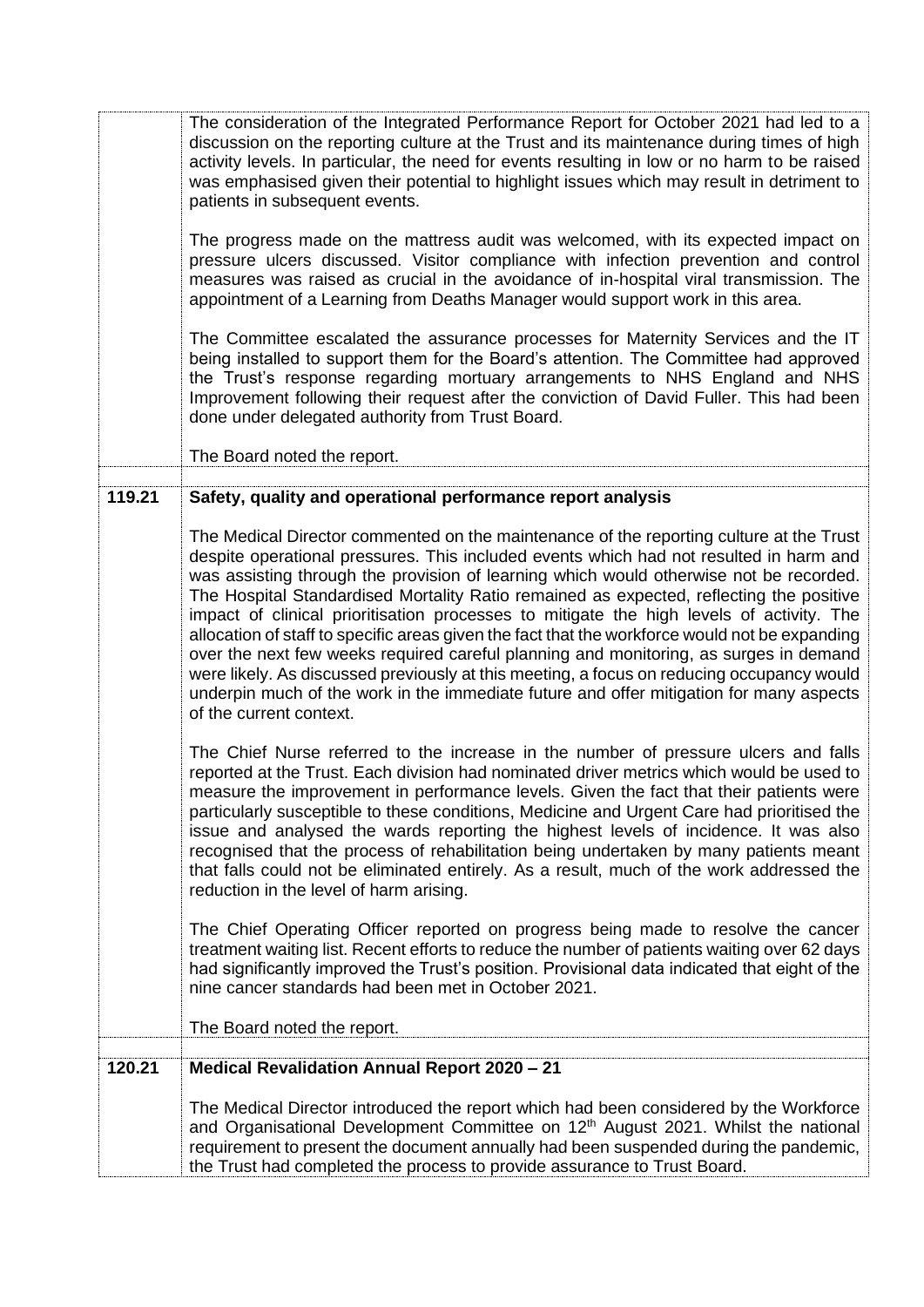|        | The Board noted the report.                                                                                                                                                                                                                                                                                                                                                                                                                                                                                                                                                                                                                                                                                                                                                                      |
|--------|--------------------------------------------------------------------------------------------------------------------------------------------------------------------------------------------------------------------------------------------------------------------------------------------------------------------------------------------------------------------------------------------------------------------------------------------------------------------------------------------------------------------------------------------------------------------------------------------------------------------------------------------------------------------------------------------------------------------------------------------------------------------------------------------------|
|        |                                                                                                                                                                                                                                                                                                                                                                                                                                                                                                                                                                                                                                                                                                                                                                                                  |
| 121.21 | Workforce and Organisational Development Committee feedback<br>The Committee Chair (Gary Hay) highlighted the Freedom to Speak Up Guardian's<br>observations at their last meeting. This had indicated that there had been an increase in<br>the number of referrals to the service related to management style. This would be followed<br>by the Committee in future meetings to ensure that Trust values continued to be respected<br>in the workplace in the face of increased pressure. Any observations in the NHS Staff<br>Survey on the matter would also be of interest to the Committee.<br>The Board noted the report.                                                                                                                                                                 |
|        |                                                                                                                                                                                                                                                                                                                                                                                                                                                                                                                                                                                                                                                                                                                                                                                                  |
| 122.21 | Workforce and organisational development performance report                                                                                                                                                                                                                                                                                                                                                                                                                                                                                                                                                                                                                                                                                                                                      |
|        | The Chief People Officer's report reflected the themes of this meeting in her identified<br>workforce risks. These related to the wellbeing of the workforce and the maintenance of<br>their resilience. This would be monitored closely over coming months, with the Wellbeing<br>Guardian reporting supporting this and providing Board-level oversight. The alignment of<br>the workforce with demand would have to be mindful of the considerable period during<br>which staff had faced increased activity. As a result, it would have to consider what could<br>therefore be reasonably expected.                                                                                                                                                                                          |
|        | The Workforce Plan had been developed as part of the Trust's proposals for the second<br>half of 2021 - 22, as discussed under minute 117.21. This had been undertaken with a<br>view to providing the capacity required by the local population, with the expansion of the<br>Trust's facilities a key consideration. As a result, the vacancy rate had increased<br>significantly reflecting the number of positions which had not yet been filled. The<br>challenges in resolving this were recognised, but the previous track record that the<br>organisation had in recruitment provided some confidence that this could be addressed.<br>In the interim, the proportion of temporary staff who would be required would rise; the bank<br>partners would be engaged on this where possible. |
|        | Staff turnover rates had also increased. Much of this appeared to be linked with the<br>unwillingness of employees to change jobs during the pandemic. As a result, there had<br>been a suppression of demand which was now manifesting itself in increased requests to<br>move between employers. A similar trend was being experienced across the NHS (and<br>the wider economy). An in-depth review of questionnaires completed by those leaving the<br>Trust was being conducted to identify any recurrent themes in their observations.<br>Campaigns such as #ProudToBePHU would be used to support work on providing an<br>environment which reflected the needs of staff.                                                                                                                 |
|        | A ward companion scheme was currently being developed. This involved non-clinical staff<br>having 10% of their working hours allocated to supporting a nominated ward. This location<br>would remain fixed throughout the period of the scheme's operation (until early 2022) to<br>establish a working relationship between the ward and the employee concerned. This<br>would alleviate some of the pressure of existing staff based in wards and was based on<br>the impromptu requests for support during the early phases of the pandemic.                                                                                                                                                                                                                                                  |
|        | The appraisal process continued to feature a significant emphasis on wellbeing<br>conversations. As a result, compliance with annual reviews of performance was<br>increasing. Flu vaccinations were being administered by workplace vaccinators, whilst<br>conversations with staff were being held in cases of hesitancy over the COVID jab. The                                                                                                                                                                                                                                                                                                                                                                                                                                               |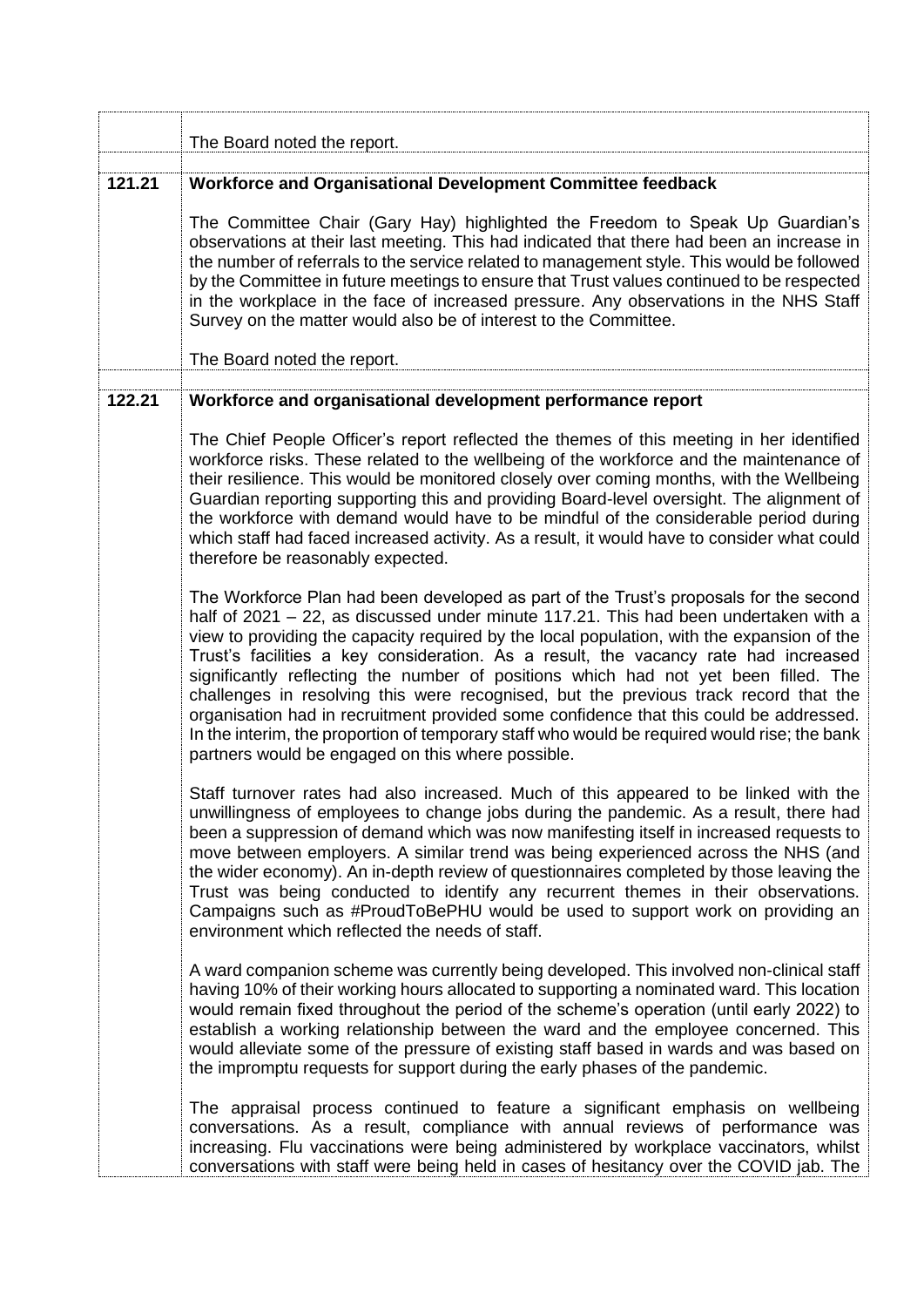|        | 265 employees who may be affected by the mandate becoming effective in April 2022 had<br>been contacted.                                                                                                                                                                                                                                                                                                                                                                                                                                                                                                                                                                                                                                                                                          |
|--------|---------------------------------------------------------------------------------------------------------------------------------------------------------------------------------------------------------------------------------------------------------------------------------------------------------------------------------------------------------------------------------------------------------------------------------------------------------------------------------------------------------------------------------------------------------------------------------------------------------------------------------------------------------------------------------------------------------------------------------------------------------------------------------------------------|
|        | Christine Slaymaker inquired as to oversight arrangements for the maintenance of<br>financial discipline during the implementation of increases in the workforce establishment.<br>This was particularly important given the fact that much of the growth may not relate to<br>business cases considered by the Committee. Instead, it would be linked with the<br>provision of routine business; it was important that the financial implications of such<br>recruitment were not overlooked. One potential method for this may be spotlight reporting<br>on the matter to be taken to future meetings of the Finance and Infrastructure Committee.                                                                                                                                              |
|        | The Chief Executive Officer added that the six-monthly safer staffing reviews would<br>monitor the funded establishment. Meanwhile, additions to the existing staff base would<br>be treated as business cases and therefore referred to the relevant governance processes<br>for oversight.                                                                                                                                                                                                                                                                                                                                                                                                                                                                                                      |
|        | The Board noted the report.                                                                                                                                                                                                                                                                                                                                                                                                                                                                                                                                                                                                                                                                                                                                                                       |
| 123.21 | <b>Finance and Infrastructure Committee feedback</b>                                                                                                                                                                                                                                                                                                                                                                                                                                                                                                                                                                                                                                                                                                                                              |
|        |                                                                                                                                                                                                                                                                                                                                                                                                                                                                                                                                                                                                                                                                                                                                                                                                   |
|        | The Committee Chair (Christine Slaymaker) outlined the work undertaken by the<br>Committee on providing assurance that planning processes accommodated proposed<br>expenditure. The risks arising in relation to income streams was also being monitored as<br>part of this. A paper on this would be taken to the Committee and reported to Trust Board<br>as appropriate.                                                                                                                                                                                                                                                                                                                                                                                                                       |
|        | The processes involved in project work becoming integrated into routine operations and<br>the role of Private Finance Initiative partners in this had been discussed. Clarity on the<br>delegation of responsibilities was being sought, with a report on the matter to be presented<br>to the Committee.                                                                                                                                                                                                                                                                                                                                                                                                                                                                                         |
|        | The Board noted the report.                                                                                                                                                                                                                                                                                                                                                                                                                                                                                                                                                                                                                                                                                                                                                                       |
| 124.21 | <b>Financial performance report analysis</b>                                                                                                                                                                                                                                                                                                                                                                                                                                                                                                                                                                                                                                                                                                                                                      |
|        | The Chief Financial Officer confirmed that the Trust had delivered a breakeven position<br>for the first six months of the financial year. However, despite planning being split into<br>halves, reporting on 2021 – 22 would be presented in its totality rather than two discrete<br>parts. Whilst this was planned based on the Trust living within its means, October 2021<br>had seen the accrual of a £1.4 million deficit.                                                                                                                                                                                                                                                                                                                                                                 |
|        | Since this had been reported, income assumptions had been revisited. The pay bill had<br>increased by £500,000 between October 2021 and the previous month. Given this, the<br>plans for the second half of $2021 - 22$ had been revisited. A significant finding of this<br>review had been the fact that planning had been based on the workforce position for the<br>first four months of the year. The gap to be closed in the delivery of a year-end breakeven<br>position had been identified as £2.8 million, with the Cost Improvement Programme a<br>central element of this. With divisional support, proposals were being implemented to<br>resolve this shortfall. Other potential risks to the financial position (e.g. energy costs,<br>annual leave) were being monitored closely. |
|        | The Board noted the update.                                                                                                                                                                                                                                                                                                                                                                                                                                                                                                                                                                                                                                                                                                                                                                       |
|        |                                                                                                                                                                                                                                                                                                                                                                                                                                                                                                                                                                                                                                                                                                                                                                                                   |